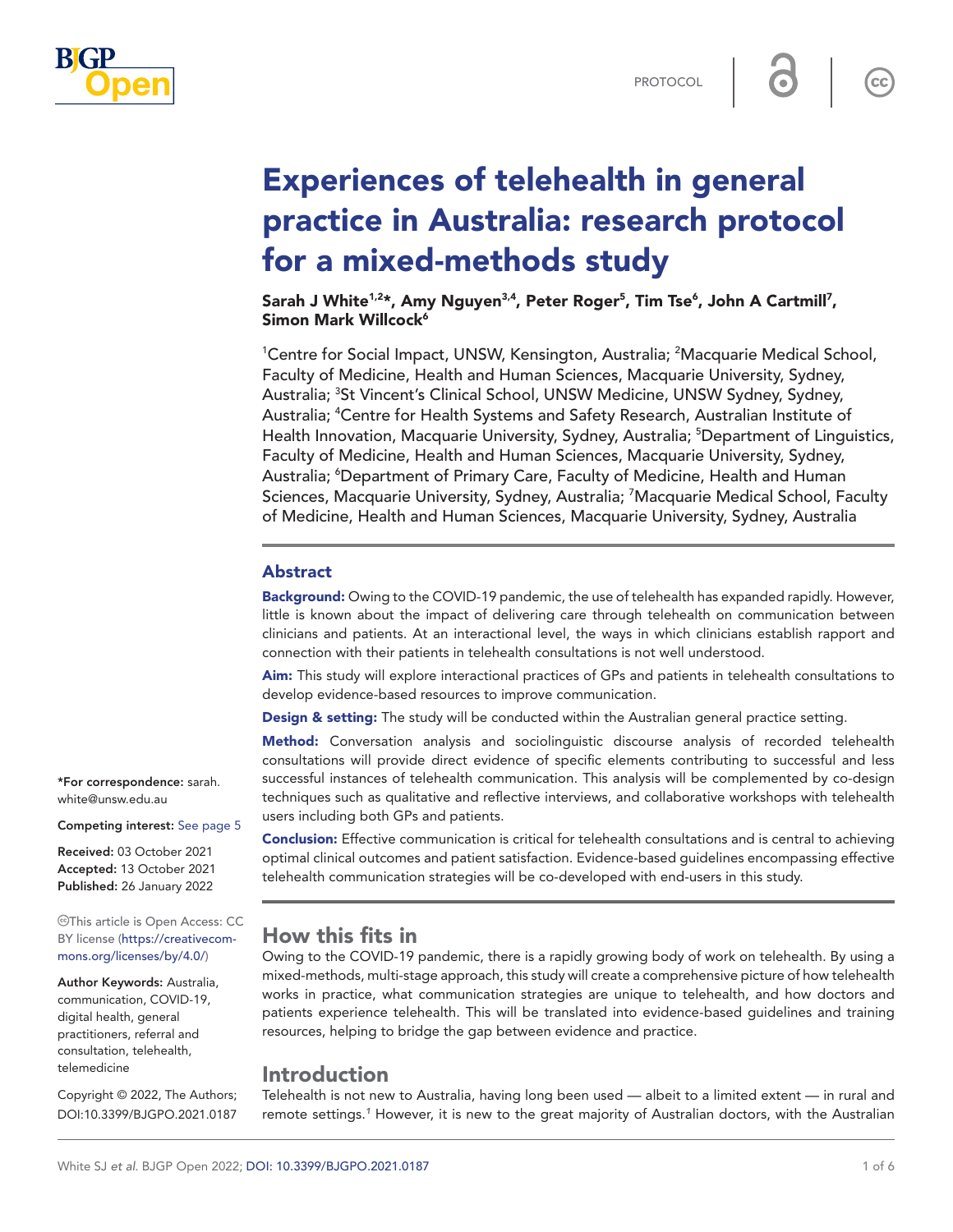government introducing temporary new items on the Medicare Benefit Schedule (Australia's system for providing funding for medical services) in response to the COVID-19 pandemic. Since this rapid escalation in the availability of telehealth services, ongoing (and constantly changing) isolation and physical distancing restrictions in different parts of the country have made telehealth an imperative.*[2](#page-4-2)* There have been limited opportunities to support this major transition, particularly regarding approaches to communicating effectively. Clinicians have largely learnt to manage telehealth interactions by trial and error, and by accessing *ad hoc* web resources. The shift in relationship-building and other communication practices from face-to-face consultations to telephone or video calls may significantly impact on patient satisfaction and clinical outcomes.

While there is little information on interactions between GPs and patients during telehealth consultations, existing studies provide evidence of challenges relating to communication, and establishing rapport and trust through a digital connection.*[3,4](#page-4-3)* These issues are largely around difficulties with clinicians being unable to perceive non-verbal cues.*[5](#page-4-4)* Interactional research on telehealth has been minimal, although more interest is developing in the space with work on decision making*[6](#page-4-5)* and examination using video-conferencing.<sup>[7](#page-4-6)</sup> A systematic review<sup>[8](#page-4-7)</sup> found only 45 articles exploring communication during telehealth and revealed that training in communication skills specifically for telehealth delivery was consistently mentioned as being required across various disciplines and settings.

Existing advice regarding telehealth tends to focus on the technological and practical sides of the phenomenon with little guidance about the communication itself.*[9](#page-4-8)* Advice on avoiding distractions and ensuring sufficient signal strength is important, but the real hazards lie at the deeper communicative levels of the interaction. Advice to *'use strategies and evidence-informed practices to reflect the standard of care expected in a face-to-face consultation, as far as possible'[9](#page-4-8)* is to be expected from a guideline and, taken at face value, appears to be sensible. Such advice, however, is ultimately naïve. The modalities are very different and so will be the hazards and pitfalls. For example, in pilot research on telehealth in specialist care, the ability to raise new concerns or questions was more limited in telehealth consultations, with more reliance on a patient's initiative than opportunities provided by the doctor.*[10](#page-4-9)*

This article describes the research protocol for a project focused on telehealth in general practice in Australia. The project has three interrelated aims:

- 1. To systematically analyse interactional practices of GPs and patients in telehealth consultations to develop evidence-based resources based on interactional elements and patterns associated with desired consultation outcomes.
- 2. To examine how telehealth influences both GPs' and patients' perceptions of the clinical relationship to ensure that guidelines developed help both parties to build positive clinical relationships through this novel mode of communication.
- 3. To determine the key concerns of GPs in relation to communication and telehealth to inform new evidence-based advice and resources that directly address these concerns.

The project's interdisciplinary approach, which involves close collaboration between medical practitioners, clinical communication, and health services researchers, will ensure that the research is driven from the outset by the needs of practitioners, and that it generates tangible outcomes that are relevant in guiding improvements to telehealth practice.

This research will drive a fundamental shift in the way that best practice standards in telehealth are determined. Importantly, it will bridge the gap between 'work-as-imagined' and 'work-as-done'*[11](#page-4-10)* in the implementation of telehealth in Australian general practice. Although telehealth guidelines for medical practitioners exist, such guidelines have often been compiled quickly in response to the rapid roll-out of telehealth and therefore are based on the kinds of problems that could be 'imagined', rather than being grounded in evidence that comes from the systematic study of actual experience.

Effective communication is essential to safe clinical practice, and the outcomes of the proposed research will ensure that there is relevant, evidence-based advice available for best practice in the ongoing use of telehealth. The recent research literature on telehealth often alludes to the challenges in building rapport and trust. Grenda *et al[12](#page-4-11)* note that the *'patient–physician relationship has traditionally been developed during face-to-face interactions, which will be a shift from our current culture'*. What is missing from the current evidence base, however, is information on precisely *how* these trusting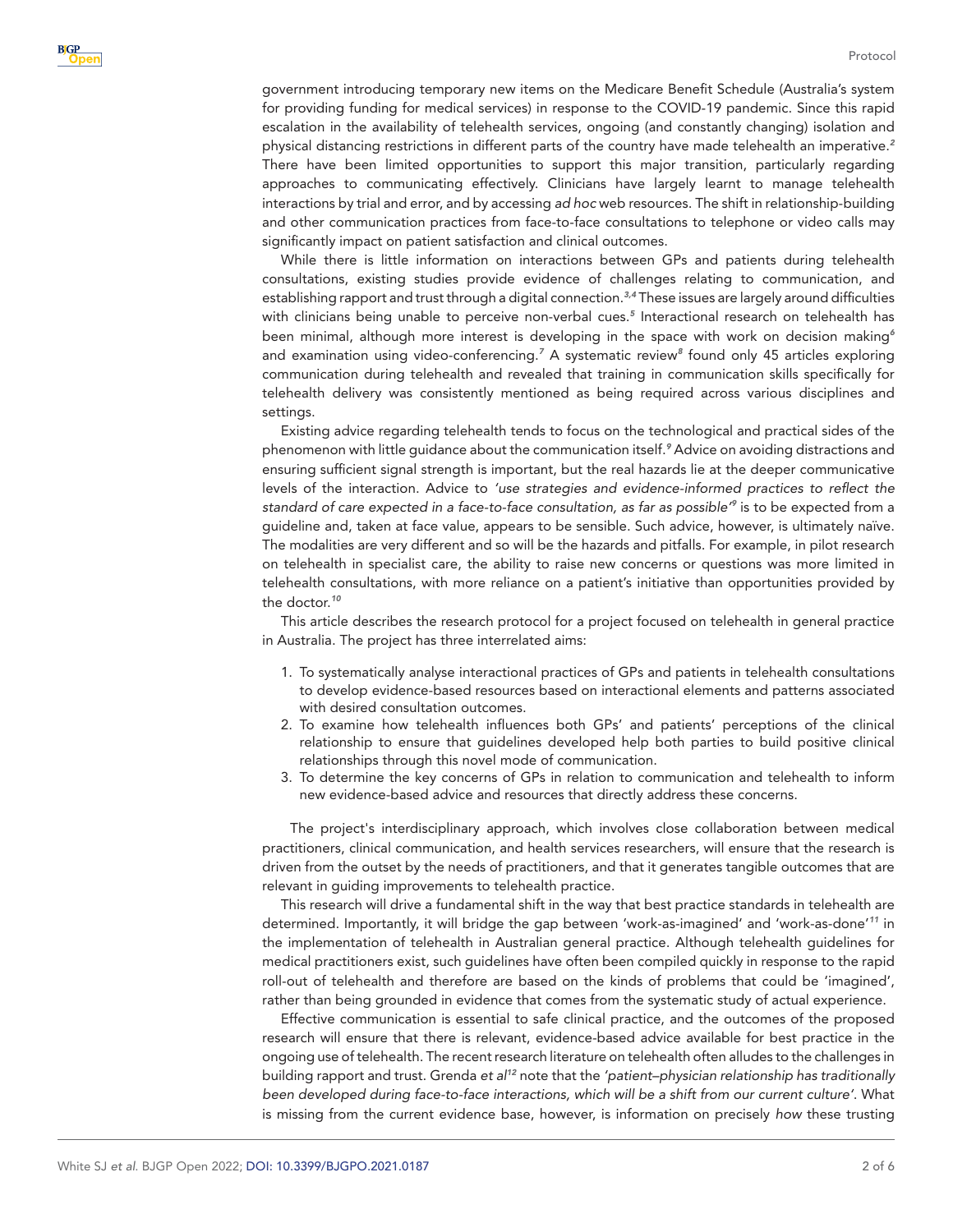

clinical relationships can be best built and maintained through the telehealth medium. This is a key outcome that the current study will provide.

## Method

The study will use a mixed-methods approach, employing a variety of connected data sources and both qualitative and quantitative methods. There are three phases in the project. The project will have two data collection and analysis phases to gain a deep understanding of how communication varies between face-to-face and telehealth consultations, and in what contexts. The third phase will focus on telehealth guideline and training development.

#### Phase 1 – Interaction analysis of telehealth consultations

Five GPs will be recruited to the study, and each will be asked to record at least six telehealth consultations to reach a sample size of at least 30 telehealth consultations. In addition, five patients (one per GP recruited) who regularly have telehealth consultations with the same GP will be asked to participate in a tracking component, with every consultation between the GP and that patient during a 3-month period being collected. It is expected that this will yield another 30 consultation recordings. Participants will also be invited to complete post-visit surveys regarding their perceptions of the visit and experience of telehealth.

The consultations will be recorded through video-conferencing software or, for audio-only calls, using mobile phone audio-recording functions or an external digital recorder while the phone is on speakerphone mode. Most data will be recorded through video-conference. This study will deliberately forgo the information that could be gained through additional video coverage of the participants as it is of little relevance to the narrower focus of attention on telehealth, and would be difficult to achieve given current COVID-19 proximity restrictions. Post-visit surveys will be sent via email or text and will have a 72-hour time limit for completion.

Methods of interaction analysis will be used, specifically conversation analysis*[13](#page-4-12)* and sociolinguistic discourse analysis.*[14](#page-4-13)* Analysing recorded consultations preserves the features of the talk used, which means it is not necessary to rely on memory and reporting, and possible to repeatedly observe the talk as it actually occurs. Recordings also allow for collaborative analysis. Validity in these methods is established through multiple processes, such as interactional evidence for effectiveness of communication practices (for example, how did the communication phenomenon being described impact conversational flow), team analytic process with individual and group analyses and consensus, and relational analysis with other data types (for example, surveys and interviews). These methods are well established in medical consultation research, with a strongly established theoretical and applied research foundation.*[15,16](#page-4-14)*

The post-visit survey includes the use of two validated surveys, the CARE Patient Feedback Measure*[17](#page-5-0)* and the Telehealth Usability Questionnaire.*[18](#page-5-1)* These surveys were chosen because they provide insight into patient perceptions of the consultation and of the impact of telehealth on the consultation. Analysis of the survey data will be conducted with reference to the linked consultations and the analyses of those interactions, along with statistical analysis of the aggregated quantitative data and thematic analysis of qualitative data across the surveys.

## Phase 2 – Qualitative interviews with GPs and patients who have used telehealth

Participants from Phase 1 will be invited to participate in Phase 2 of this project. Additional participants will be recruited through specific calls for participation through professional networks, social media, and participating clinics.

In this phase, post-Phase 1 interviews will be conducted with the participating GPs to identify their key areas of strength and concern in relation to telehealth, and to explore findings from Phase 1; for example, situations where key concerns are more likely and how concerns can be addressed. Between 10 and 20 interviews will be conducted with GPs. The five tracking patients from Phase 1 will also be interviewed to explore experiences of telehealth and how they connect with the patient's perspective of the clinical relationship.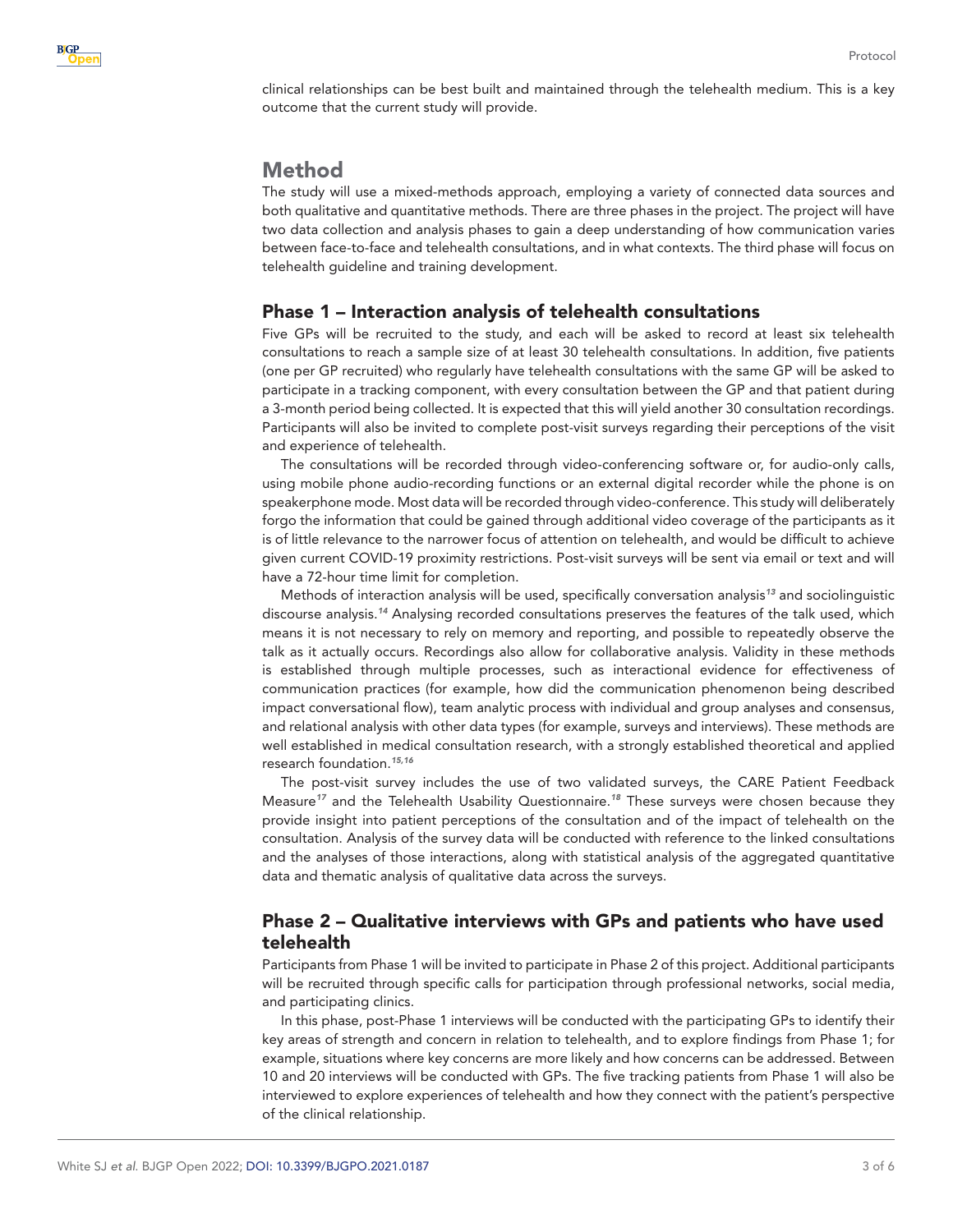Semi-structured interviews will provide insight into the personal experiences and perspectives of users of telehealth consultations; clinicians and patients as users are experts in their own lived experiences. A thematic analysis approach*[19](#page-5-2)* will be used to identify themes and subthemes raised by interview participants. Thematic analyses of interviews with end users has been used in qualitative research methodologies, in particular in the design of health technologies.*[20](#page-5-3)* Question guides will be iteratively reviewed as more interviews are conducted to ensure that questions cover important arising themes from prior interviews. To ensure that all perspectives are covered, interviews will be conducted until thematic saturation (the point at which no new themes arise) is reached. Additional reflexive analysis interviews,*[21](#page-5-4)* which include viewing vignettes of videos collected in Phase 1, will be conducted with the five participating GPs to explore their perceptions of and reflections on their own communication. Reflexive analysis draws on the expertise of the participants within the consultations and provides insight into the motivations for particular communication choices as they occurred. This complements both the interaction and thematic analysis, connecting practice, attitudes, and reflection. This is an established research method in health care and beyond.*[22](#page-5-5)*

## Phase 3 – Intervention: telehealth guideline and training resource development

Drawing on findings from Phases 1 and 2, easy-to-use advice and training resources will be created for GPs to support them in engaging with telehealth effectively. Using a co-design approach*[23](#page-5-6)* which is designed to ensure healthcare improvements and their implementation are tailored to meet the unique needs identified by end users, GPs and relevant stakeholders will be involved in the design of guidelines and training resources based on the analyses of both recorded telehealth consultations and interviews. These guidelines and related training resources will be developed in collaborative workshops with the recruited GPs as well as other relevant stakeholders (including telehealth patients and health consumers) to ensure feasibility. These will be evaluated through participant surveys with a follow-up plan for a future intervention study to assess how evidence-based training influences practice.

As the intervention phase includes development of training resources, action research*[24](#page-5-7)* will be used to support iterative refinement. Validity in action research is established through use of multiple data points and collaborative analytic approaches. As with the methods described above, the rigorous, collaborative, and transparent application of the research methods allow for the establishment of their trustworthiness.

## **Discussion**

While telehealth has been used over the past decade, it was not until 2020 that it became widely available in Australia, an imperative driven by the COVID-19 global pandemic. Even after the peak of the pandemic passes, telehealth is likely to continue to be an important part of health care into the future, as the benefits of this new normal begin to be discovered. The evidence produced through this project will highlight the strengths, barriers, and concerns of GPs and patients in how they have experienced telehealth. This will contribute much-needed depth to ongoing health policy discussions.

Effective communication is arguably even more crucial for telehealth consultations as all elements are conducted through interaction without aspects of physical examination. Doctors are learning 'on the job' how to translate their face-to-face skills to deliver care to patients over the phone, as there is insufficient evidence about how telehealth interactions work in practice. This study will determine important parameters of effective telehealth communication strategies and, based on this evidence, develop robust guidelines and resources for GPs about best practice for telehealth communication. The fact that these guidelines will be developed in close consultation with GPs for use in general practice will ensure their relevance to real-world telehealth practice situations. Importantly, it will 'level the field' in terms of quality of care, providing resources to ensure that telehealth care in Australian general practice is of a high standard that is comparable to in-person consultations.

#### Funding

This research protocol has been externally and independently reviewed and funded by the Avant Foundation (reference: 2021/00001).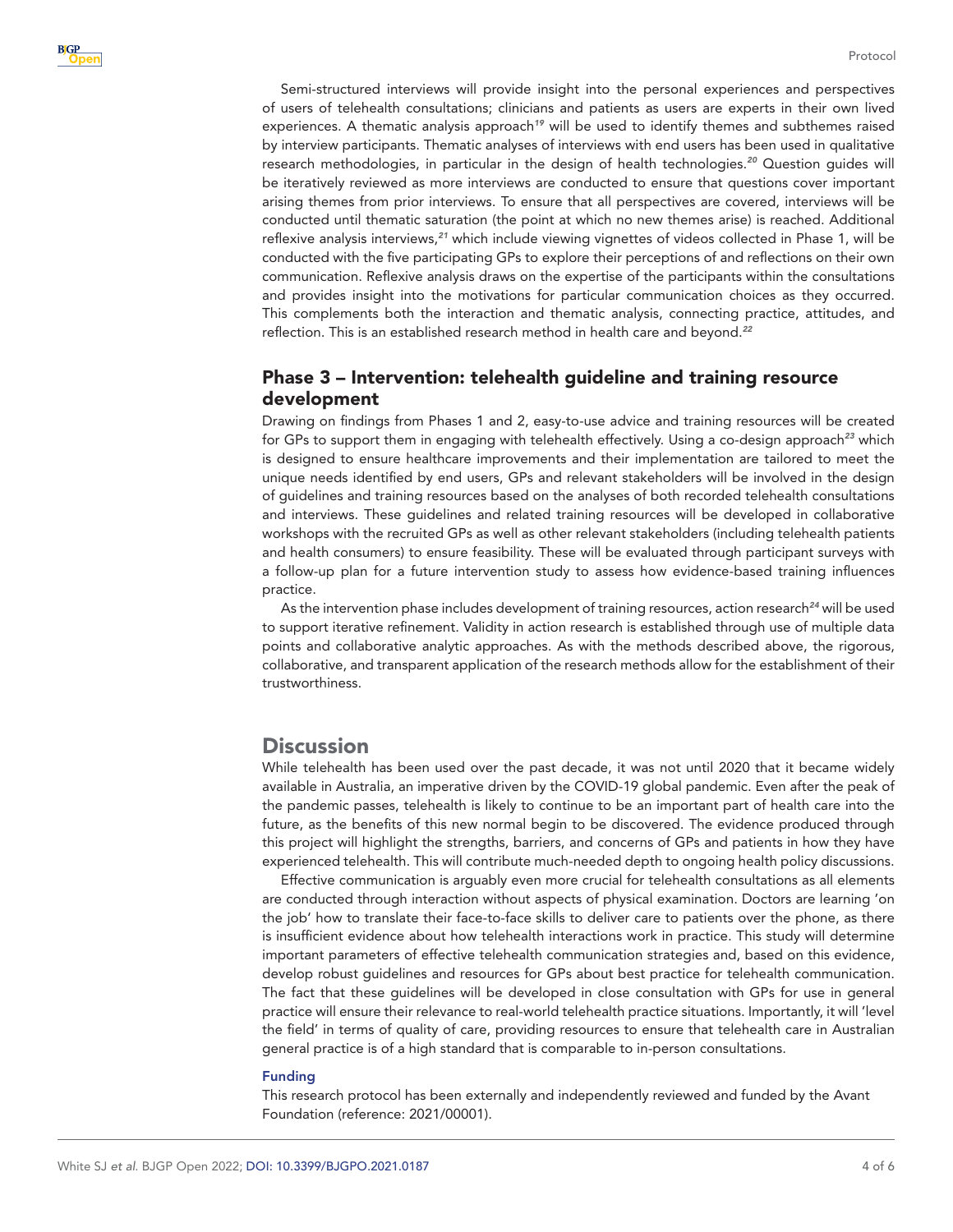#### Ethical approval

Ethical approval by Macquarie University Human Research Ethics (reference: 52021953432097).

#### **Provenance**

Freely submitted. This protocol has not been peer reviewed by BJGP Open. The authors confirm that it has undergone external peer review by (state board or organisation). The authors confirm that we have provided an honest, accurate and transparent account of the revision with no important omissions

#### Acknowledgments

The authors wish to acknowledge the funding provided by the Avant Foundation that will enable us to conduct this research.

#### <span id="page-4-0"></span>Competing interests

Sarah J White is on the editorial board of the BJGP Open and is the guest editor for the special collection on Telehealth in Primary Care. She had no involvement in the decision making regarding this article. All other authors have declared no competing interests.

#### References

- <span id="page-4-1"></span>1. Bradford NK, Caffery LJ, Smith AC. Telehealth services in rural and remote australia: a systematic review of models of care and factors influencing success and sustainability. *Rural Remote Health* 2016; 16(4): 3808. DOI: [https://doi.](https://doi.org/10.22605/RRH3808) [org/10.22605/RRH3808](https://doi.org/10.22605/RRH3808)
- <span id="page-4-2"></span>2. Hardie R-A, Sezgin G, Dai Z, Georgiou A. *The uptake of GP telehealth services during the COVID-19 pandemic*. Sydney: Macquarie University; 2020. DOI: <https://doi.org/10.25949/C3HE-F430>
- <span id="page-4-3"></span>3. Imlach F, McKinlay E, Middleton L, *et al*. Telehealth consultations in general practice during a pandemic lockdown: survey and interviews on patient experiences and preferences. *BMC Fam Pract* 2020; 21(1): 269. DOI: [https://doi.](https://doi.org/10.1186/s12875-020-01336-1) [org/10.1186/s12875-020-01336-1](https://doi.org/10.1186/s12875-020-01336-1)
- 4. Reeves JJ, Ayers JW, Longhurst CA. Telehealth in the covid-19 era: a balancing act to avoid harm. *J Med Internet Res* 2021; 23(2): e24785. DOI:<https://doi.org/10.2196/24785>
- <span id="page-4-4"></span>5. Donelan K, Barreto EA, Sossong S, *et al*. Patient and clinician experiences with telehealth for patient follow-up care. *Am J Manag Care* 2019; 25(1): 40–44.
- <span id="page-4-5"></span>6. Pappas Y, Vseteckova J, Mastellos N, *et al*. Diagnosis and decision-making in telemedicine. *J Patient Exp* 2019; 6(4): 296–304. DOI: <https://doi.org/10.1177/2374373518803617>
- <span id="page-4-6"></span>7. Seuren LM, Wherton J, Greenhalgh T, *et al*. Physical examinations via video for patients with heart failure: qualitative study using conversation analysis. *J Med Internet Res* 2020; 22(2): e16694. DOI: [https://doi.org/10.](https://doi.org/10.2196/16694) [2196/16694](https://doi.org/10.2196/16694)
- <span id="page-4-7"></span>8. Henry BW, Block DE, Ciesla JR, *et al*. Clinician behaviors in telehealth care delivery: a systematic review. *Adv Health Sci Educ Theory Pract* 2017; 22(4): 869–88. DOI: <https://doi.org/10.1007/s10459-016-9717-2>
- <span id="page-4-8"></span>9. Australian Health Practitioner Regulation Agency. Telehealth guidance for practitioners. 2020; [https://www.](https://www.ahpra.gov.au/News/COVID-19/Workforce-resources/Telehealth-guidance-for-practitioners.aspx) [ahpra.gov.au/News/COVID-19/Workforce-resources/Telehealth-guidance-for-practitioners.aspx](https://www.ahpra.gov.au/News/COVID-19/Workforce-resources/Telehealth-guidance-for-practitioners.aspx) (accessed 24 Dec 2021).
- <span id="page-4-9"></span>10. White SJ, Nguyen AD, Cartmill J. Telehealth in practice: comparing interaction in telehealth and face-to-face consultations. 2020; [https://researchers.mq.edu.au/en/publications/telehealth-in-practice-comparing-interaction-in](https://researchers.mq.edu.au/en/publications/telehealth-in-practice-comparing-interaction-in-telehealth-and-fa)[telehealth-and-fa](https://researchers.mq.edu.au/en/publications/telehealth-in-practice-comparing-interaction-in-telehealth-and-fa) (accessed 24 Dec 2021).
- <span id="page-4-10"></span>11. Clay-Williams R, Hounsgaard J, Hollnagel E. Where the rubber meets the road: using FRAM to align work-asimagined with work-as-done when implementing clinical guidelines. *Implement Sci* 2015; 10: 125. DOI: [https://doi.](https://doi.org/10.1186/s13012-015-0317-y) [org/10.1186/s13012-015-0317-y](https://doi.org/10.1186/s13012-015-0317-y)
- <span id="page-4-11"></span>12. Grenda TR, Whang S, Evans NR. Transitioning a surgery practice to telehealth during covid-19. *Ann Surg* 2020; 272(2): e168–69. DOI: <https://doi.org/10.1097/SLA.0000000000004008>
- <span id="page-4-12"></span>13. White SJ. Conversation analysis: an introduction to methodology, data collection, and analysis. In: Liamputtong P, ed. *Handbook of Research Methods in Health Social Sciences*. Singapore: Springer Singapore; 2019. 471–90. DOI: <https://doi.org/10.1007/978-981-10-2779-6>
- <span id="page-4-13"></span>14. Gumperz JJ. On interactional sociolinguistic method. In: Sarangi S, Roberts C, eds. *Talk, Work and Institutional Order: Discourse in Medical, Mediation and Management Settings*. Berlin: De Gruyter Mouton; 1999. 453–72. DOI: <https://doi.org/10.1515/9783110208375>
- <span id="page-4-14"></span>15. Yates L, Dahm MR, Roger P, Cartmill J. Developing rapport in inter-professional communication: insights for international medical graduates. *English for* Specific Purposes 2016; 42(Special Issue 7): 104–116. DOI: [https://doi.](https://doi.org/10.1016/j.esp.2016.01.006) [org/10.1016/j.esp.2016.01.006](https://doi.org/10.1016/j.esp.2016.01.006)
- 16. Barnes RK. Conversation analysis of communication in medical care: description and beyond. *Res Lang Soc Interact* 2019; 52(3): 300–315. DOI: <https://doi.org/10.1080/08351813.2019.1631056>